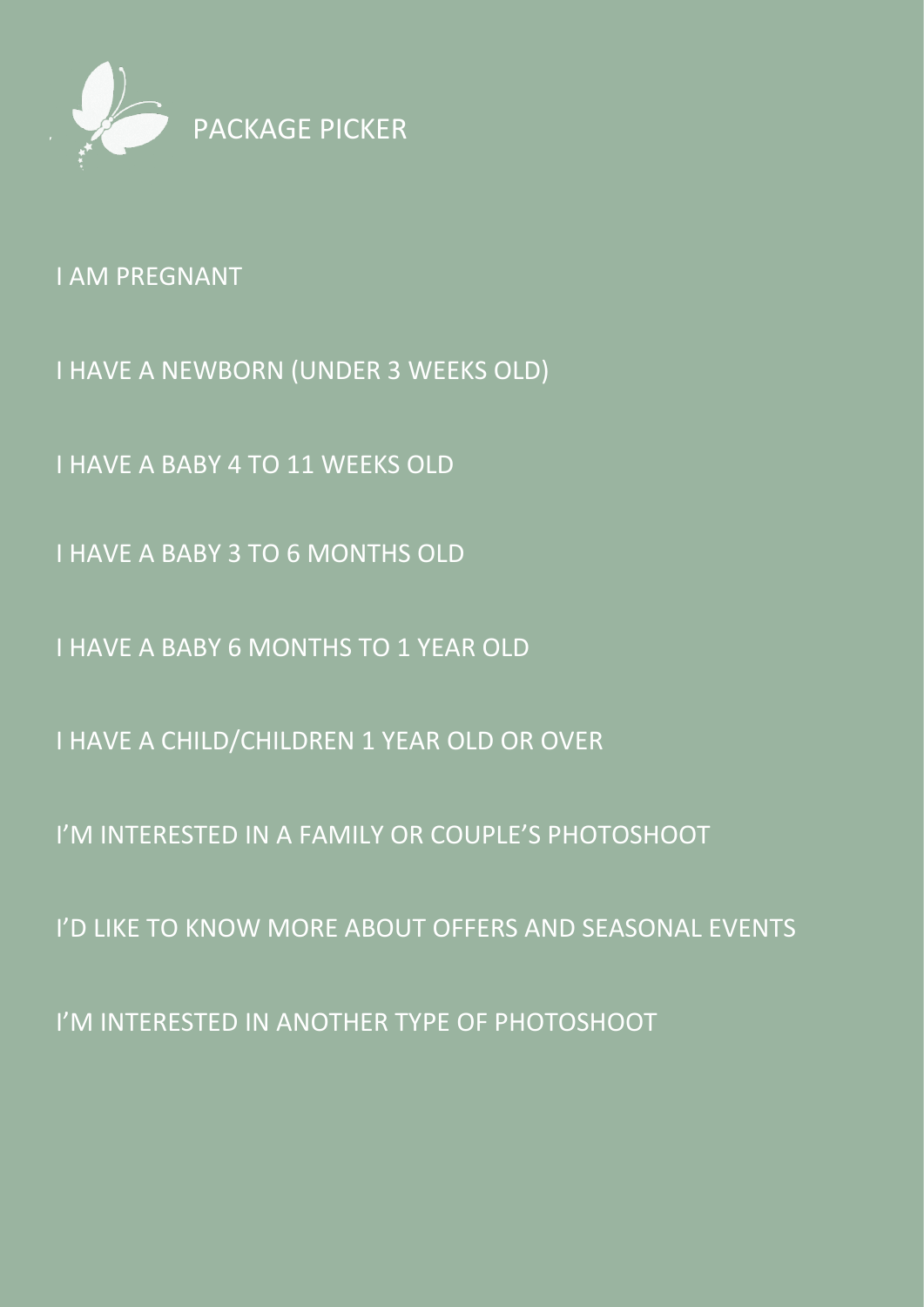<span id="page-1-0"></span>

[Studio Session](https://sarahleephotography.co.uk/studio-sessions.php)

# [Outdoor Session](https://sarahleephotography.co.uk/outdoor-sessions.php)

# COMBINATION PACKAGES

[Bump & Baby Packages](https://sarahleephotography.co.uk/Bump-and-Baby.php)  [\(2 sessions\)](https://sarahleephotography.co.uk/Bump-and-Baby.php)

> [Bump & Beyond](https://sarahleephotography.co.uk/babys-first-year.php) [\(3 sessions\)](https://sarahleephotography.co.uk/babys-first-year.php)

MINI SESSIONS

[Pregnancy Mini](https://sarahleephotography.co.uk/pregnancy-mini.php)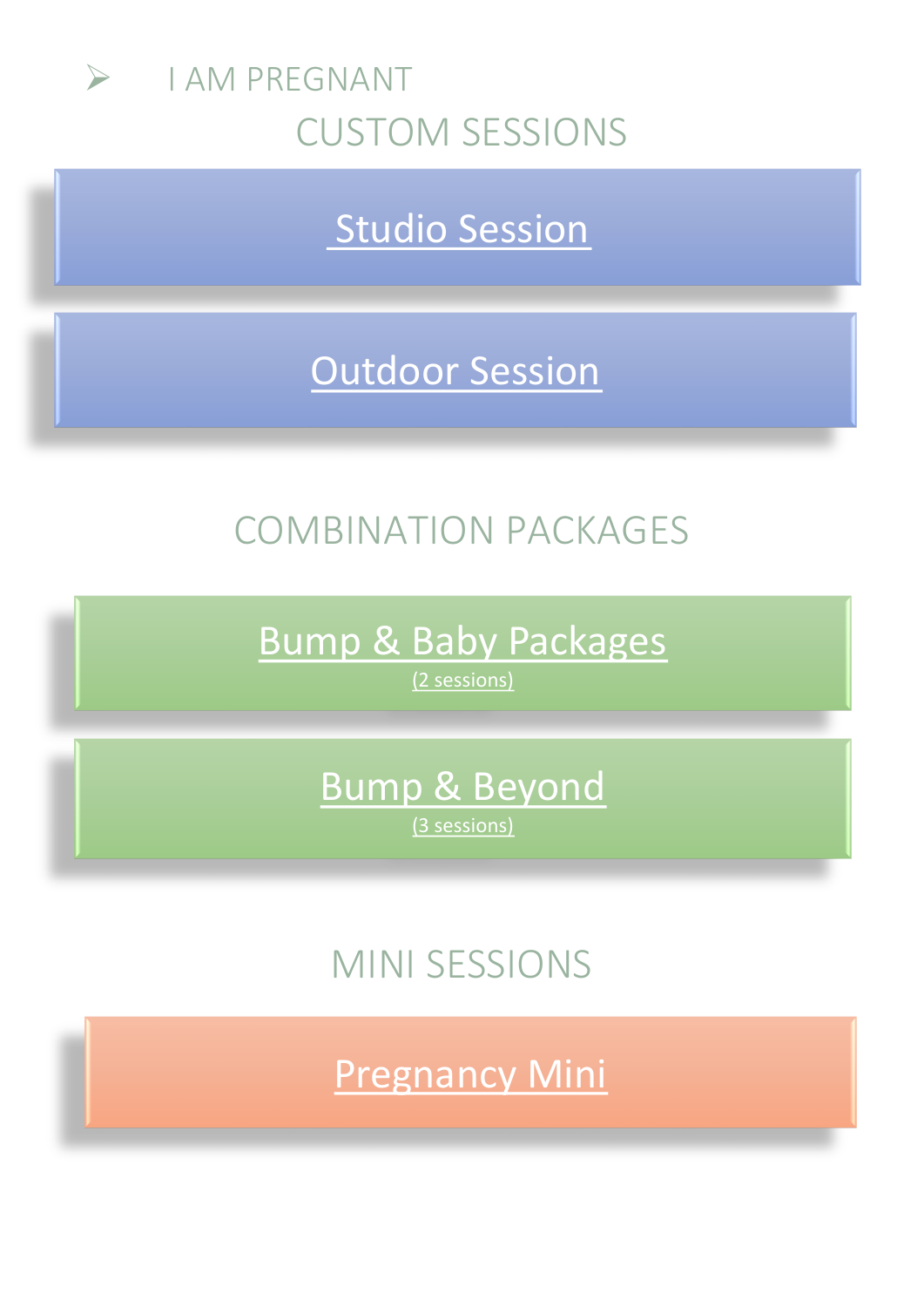<span id="page-2-0"></span>

[Newborn Packages](https://sarahleephotography.co.uk/newborn-sessions.php)

## COMBINATION PACKAGES

[Watch Me Grow](https://sarahleephotography.co.uk/babys-first-year.php) [\(3 sessions\)](https://sarahleephotography.co.uk/babys-first-year.php)

# MINI SESSIONS

[Fingers & Toes Mini](https://sarahleephotography.co.uk/fingers-and-toes-mini.php)

[Baby & Me Mini](https://sarahleephotography.co.uk/baby-and-me-mini.php)

[Timeless White Mini](https://sarahleephotography.co.uk/timeless-white-mini.php)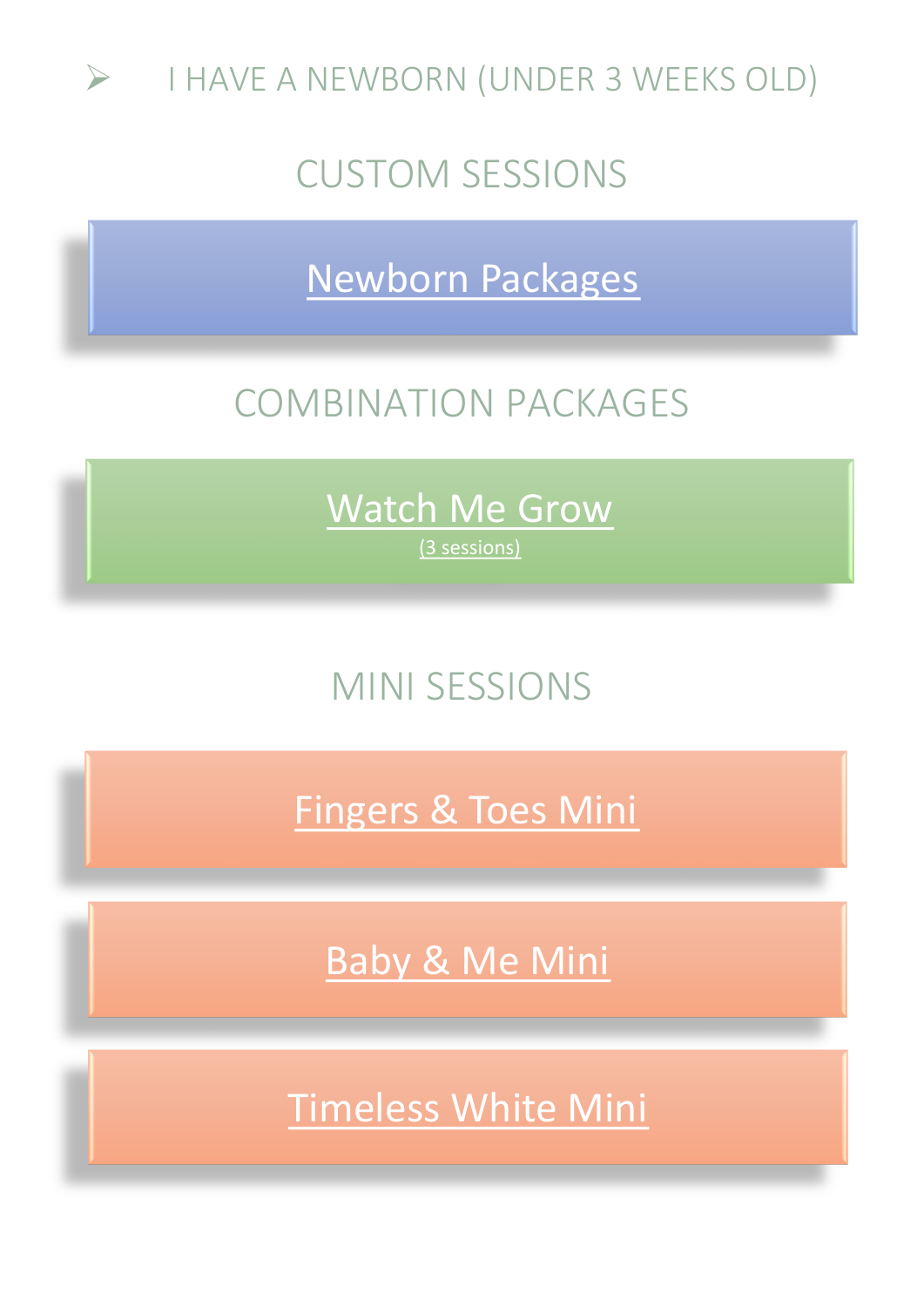<span id="page-3-0"></span>

[Newborn Packages](https://sarahleephotography.co.uk/newborn-sessions.php)  [\(with limitations\)](https://sarahleephotography.co.uk/newborn-sessions.php)

## COMBINATION PACKAGES

# [Watch Me Grow \(3 sessions\)](https://sarahleephotography.co.uk/babys-first-year.php)

[\(with limitations for session 1\)](https://sarahleephotography.co.uk/babys-first-year.php)

## MINI SESSIONS

[Fingers & Toes Mini](https://sarahleephotography.co.uk/fingers-and-toes-mini.php)

[Baby & Me Mini](https://sarahleephotography.co.uk/baby-and-me-mini.php)

[Timeless White Mini](https://sarahleephotography.co.uk/timeless-white-mini.php)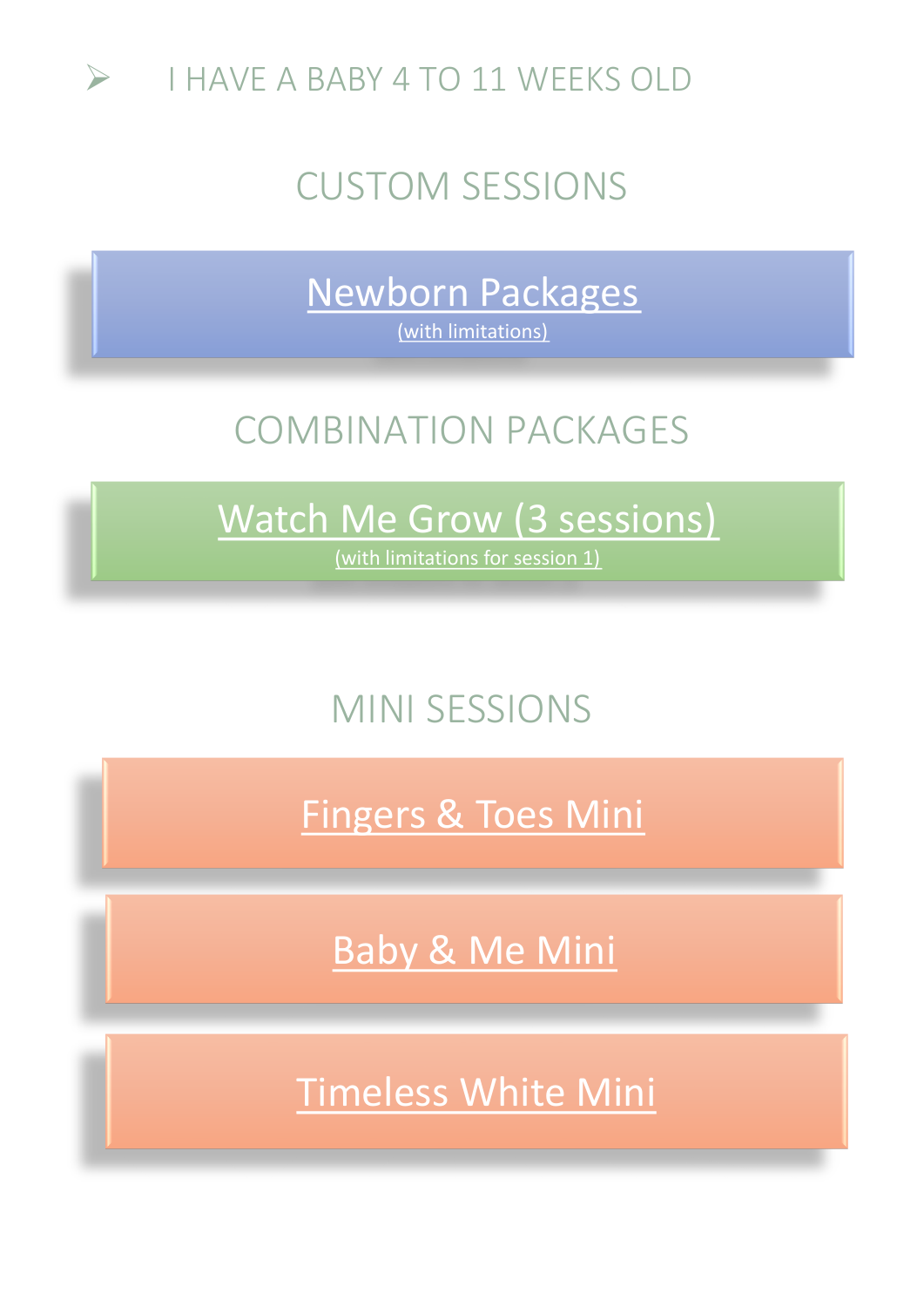<span id="page-4-0"></span>

[Studio Sessions](https://sarahleephotography.co.uk/studio-sessions.php)

[Outdoor Sessions](https://sarahleephotography.co.uk/outdoor-sessions.php)

MINI SESSIONS

[Baby & Me Mini](https://sarahleephotography.co.uk/baby-and-me-mini.php)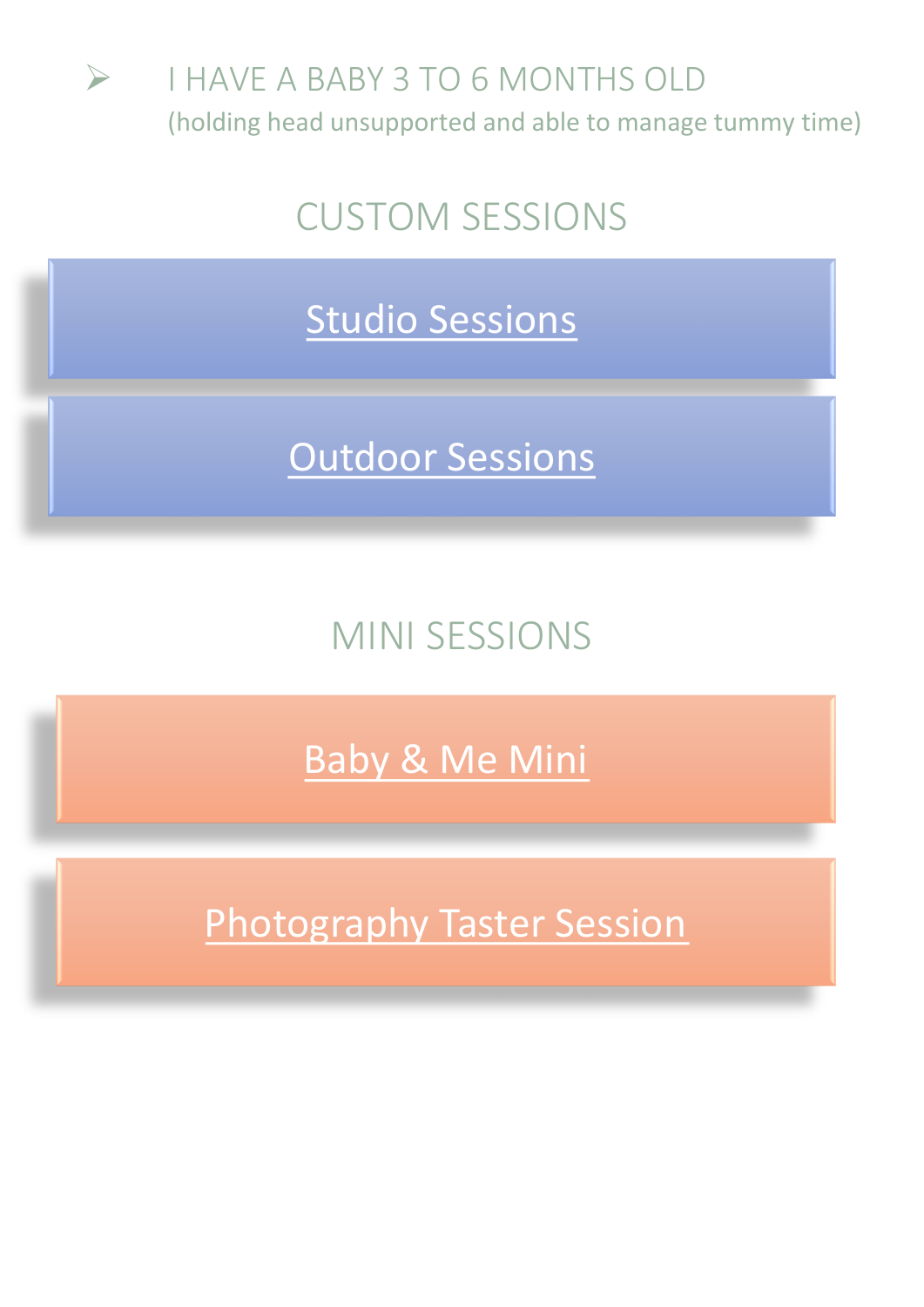<span id="page-5-0"></span>

[Studio Sessions](https://sarahleephotography.co.uk/studio-sessions.php)

[Outdoor Sessions](https://sarahleephotography.co.uk/outdoor-sessions.php)

## MINI SESSIONS

Original [Mini Session](https://sarahleephotography.co.uk/monday-minis.php)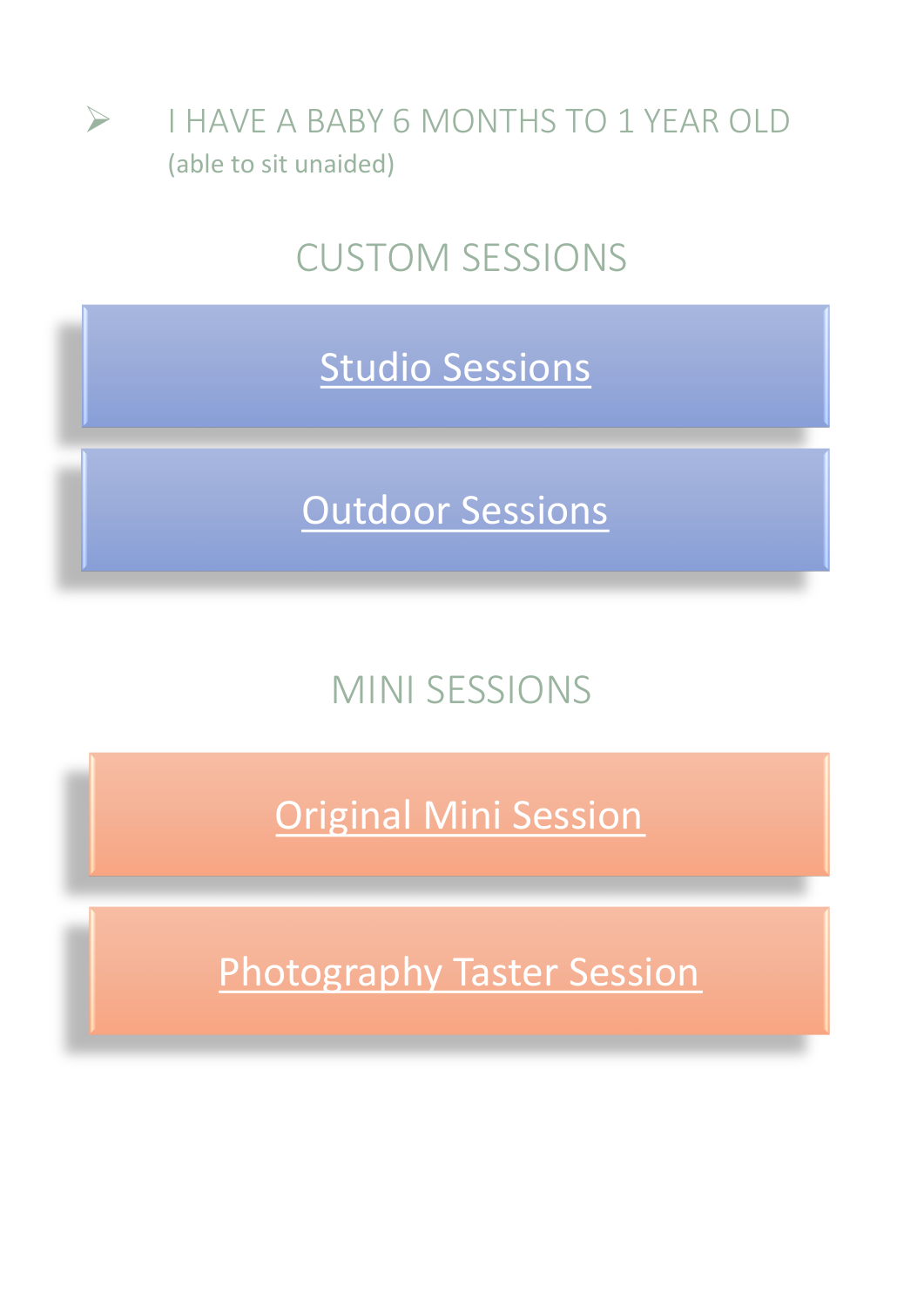<span id="page-6-0"></span>

[Studio Sessions](https://sarahleephotography.co.uk/studio-sessions.php)

[Outdoor Sessions](https://sarahleephotography.co.uk/outdoor-sessions.php)

[Birthday Packages](https://sarahleephotography.co.uk/birthday-packages.php)

# MINI SESSIONS

Original [Mini Session](https://sarahleephotography.co.uk/monday-minis.php)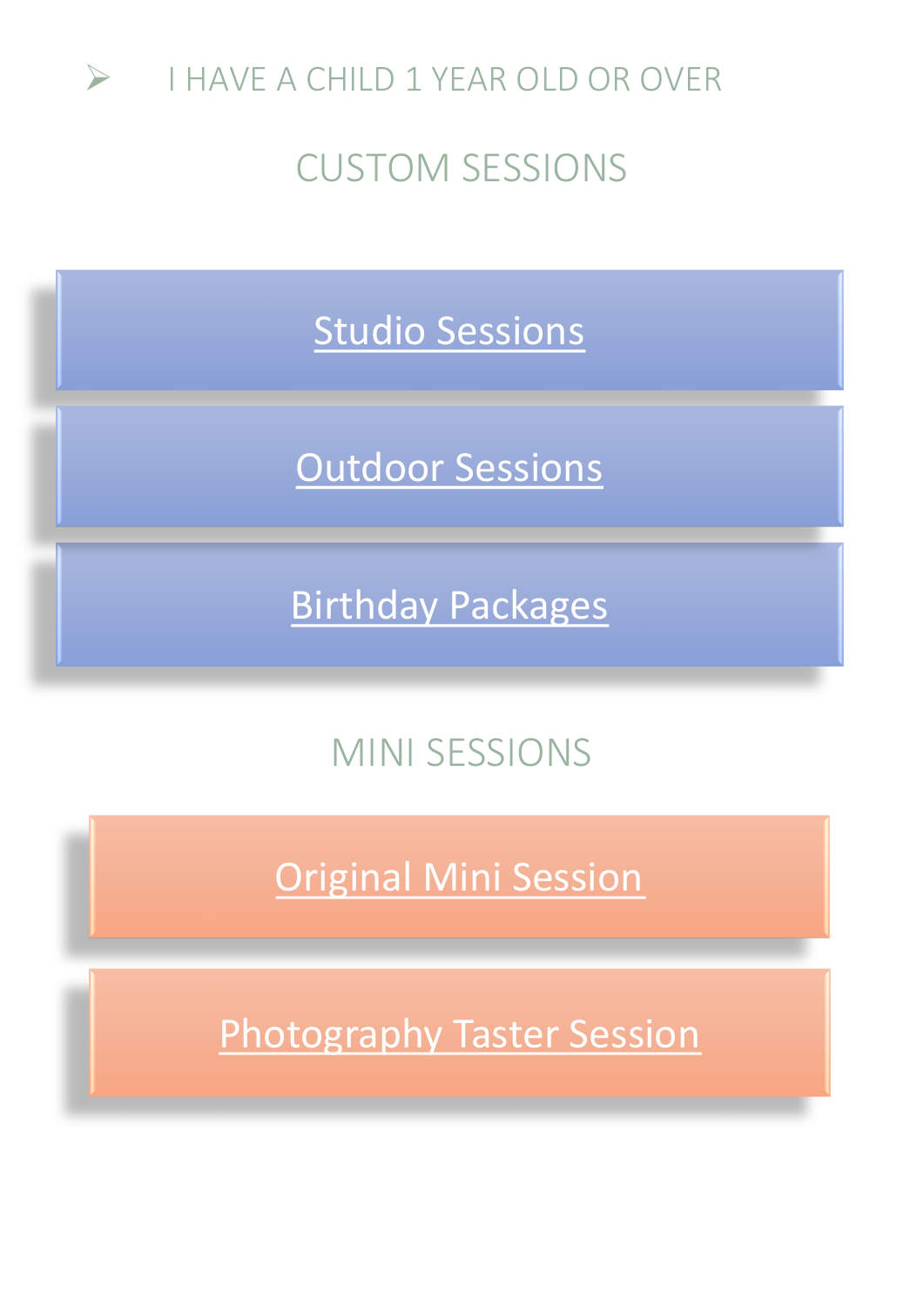## <span id="page-7-0"></span>➢ I'M INTERESTED IN A FAMILY/COUPLE'S PHOTOSHOOT

# CUSTOM SESSIONS

[Studio Sessions](https://sarahleephotography.co.uk/studio-sessions.php)

[Outdoor Sessions](https://sarahleephotography.co.uk/outdoor-sessions.php)

## MINI SESSIONS

Original [Mini Session](https://sarahleephotography.co.uk/monday-minis.php)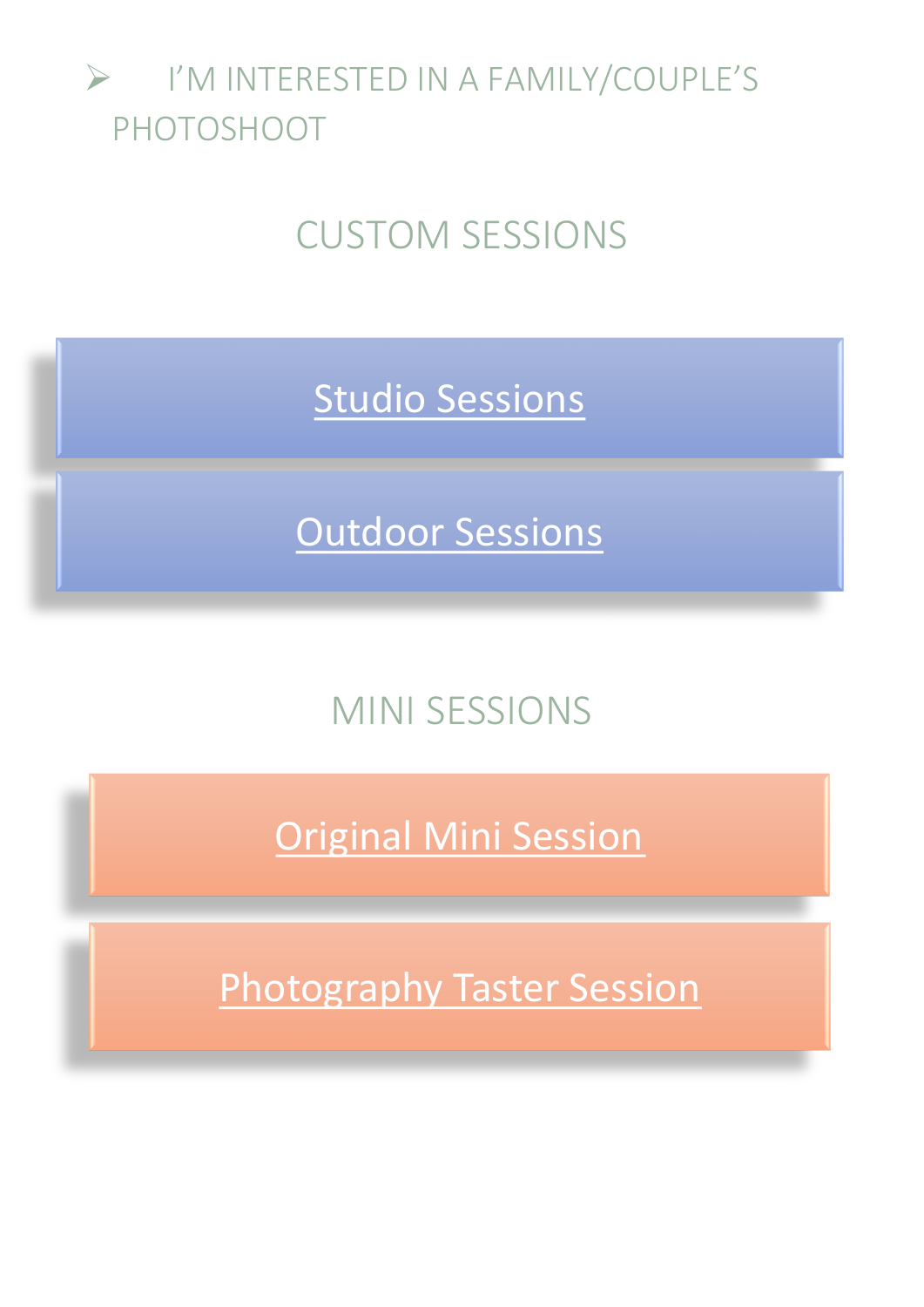#### <span id="page-8-0"></span>➢ I'D LIKE TO KNOW MORE ABOUT OFFERS AND SEASONAL EVENTS

[Seasonal Minis & Promotional Events](https://sarahleephotography.co.uk/seasonal-sessions.php)

# [Current Offers](https://sarahleephotography.co.uk/offers.php)